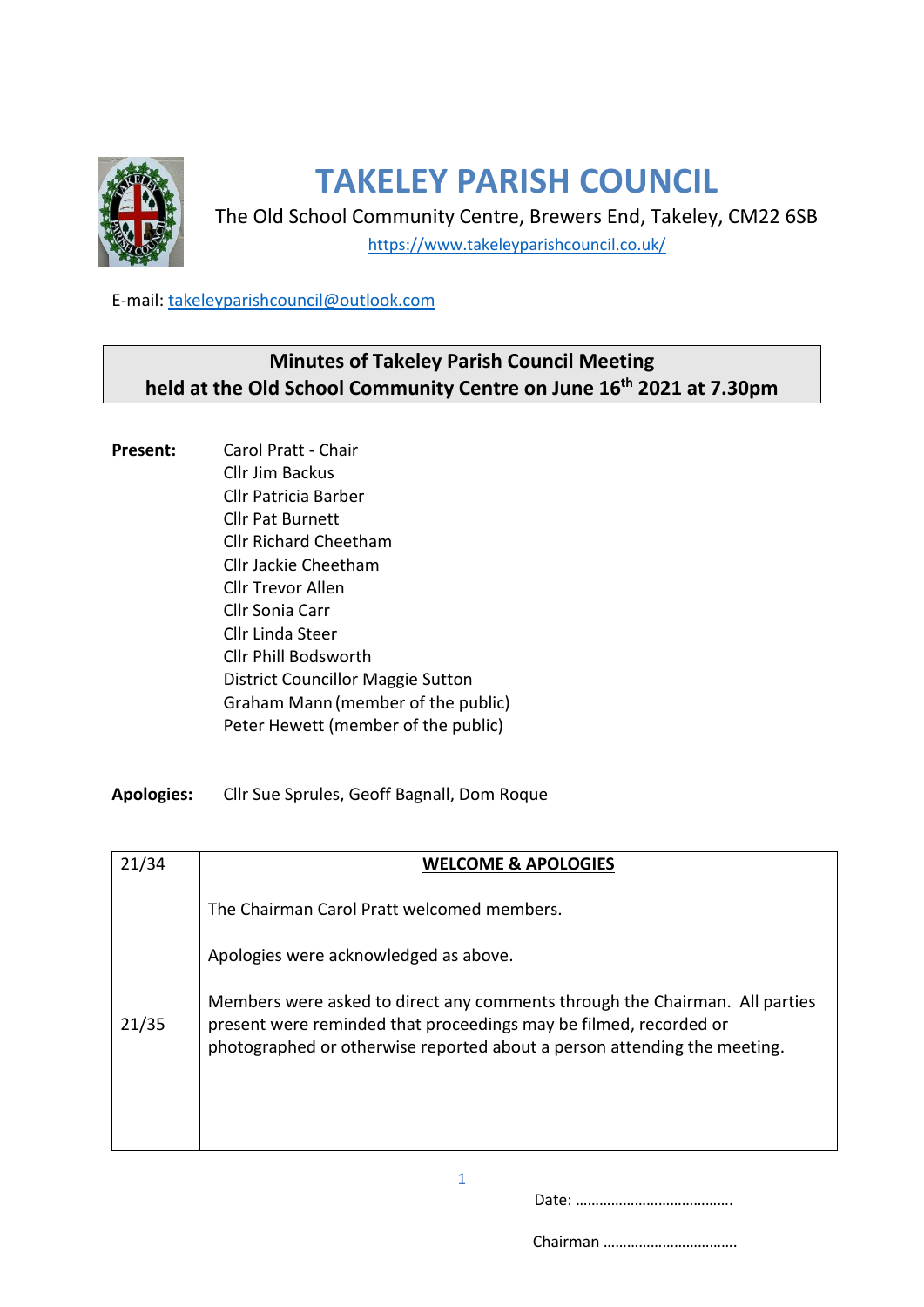| 21/36 | <b>DECLARATIONS OF INTEREST</b>                                                                                                                                                                                                                                                                                                                                                                                                                                                                                                                                                                                                                                                                                                                                                                                                                                                                                           |
|-------|---------------------------------------------------------------------------------------------------------------------------------------------------------------------------------------------------------------------------------------------------------------------------------------------------------------------------------------------------------------------------------------------------------------------------------------------------------------------------------------------------------------------------------------------------------------------------------------------------------------------------------------------------------------------------------------------------------------------------------------------------------------------------------------------------------------------------------------------------------------------------------------------------------------------------|
|       | Members were reminded that they should declare relevant interests at each<br>meeting for items on the agenda and to request a replacement form if their<br>circumstances have changed and their register of interests needs amending.                                                                                                                                                                                                                                                                                                                                                                                                                                                                                                                                                                                                                                                                                     |
| 21/37 | <b>MINUTES OF MEETING</b>                                                                                                                                                                                                                                                                                                                                                                                                                                                                                                                                                                                                                                                                                                                                                                                                                                                                                                 |
|       | The minutes of the meeting 24/5/2021 were approved as an accurate record and<br>signed by the Chairman.                                                                                                                                                                                                                                                                                                                                                                                                                                                                                                                                                                                                                                                                                                                                                                                                                   |
| 21/38 | <b>PUBLIC PARTICIPATION</b>                                                                                                                                                                                                                                                                                                                                                                                                                                                                                                                                                                                                                                                                                                                                                                                                                                                                                               |
|       | This provides an opportunity for members of the public to raise questions and<br>comment on items on the agenda or of import. Time for this session is limited to<br>15 minutes (03 minutes per person)                                                                                                                                                                                                                                                                                                                                                                                                                                                                                                                                                                                                                                                                                                                   |
|       | Peter Hewett is to present under Planning section at the end of the meeting.                                                                                                                                                                                                                                                                                                                                                                                                                                                                                                                                                                                                                                                                                                                                                                                                                                              |
| 21/39 | DISTRICT AND COUNTY COUNCILLOR REPORT                                                                                                                                                                                                                                                                                                                                                                                                                                                                                                                                                                                                                                                                                                                                                                                                                                                                                     |
|       | <b>County Councillor Susan Barker submitted a written report:</b>                                                                                                                                                                                                                                                                                                                                                                                                                                                                                                                                                                                                                                                                                                                                                                                                                                                         |
|       | The last year has been an experience for all of us and a totally different way of<br>working.                                                                                                                                                                                                                                                                                                                                                                                                                                                                                                                                                                                                                                                                                                                                                                                                                             |
|       | Essex County Council became responsible for the sourcing and distribution of PPE,<br>to care homes and special schools, delivering help with Food packages and<br>vouchers and working with many 000's of volunteers to assist vulnerable<br>residents with shopping, dog walking, collecting prescriptions etc. At the height of<br>the pandemic we were receiving 1000 requests for help a day and these were<br>being picked up by volunteers in less than a minute. Brilliant.<br>We also arranged Laptops and Holiday camps for children and moved Library<br>Story and Rhyme times on line.                                                                                                                                                                                                                                                                                                                         |
|       | Libraries were closed and Librarians volunteered for jobs with Essex Welfare (now<br>wellbeing) service, the registration service, business support and other roles.<br>Early in the pandemic Highways contractors suspended on site works causing<br>delays to scheduled works and much needed pothole repairs. Once able to work<br>they have had to be socially distance with a result that all work takes longer.<br>Grants to organisations have run into hundreds of £000s to keep organisations<br>afloat that would have collapsed without financial support.<br>All of us have adapted to working from home and this trend looks set to continue<br>for large numbers of Essex staff, with office space adapted to enable Teams to<br>come together to meet on occasions. It is a pity that the Government has insisted<br>that we go back to face to face meetings while other restrictions are still in place. |

Date: ………………………………….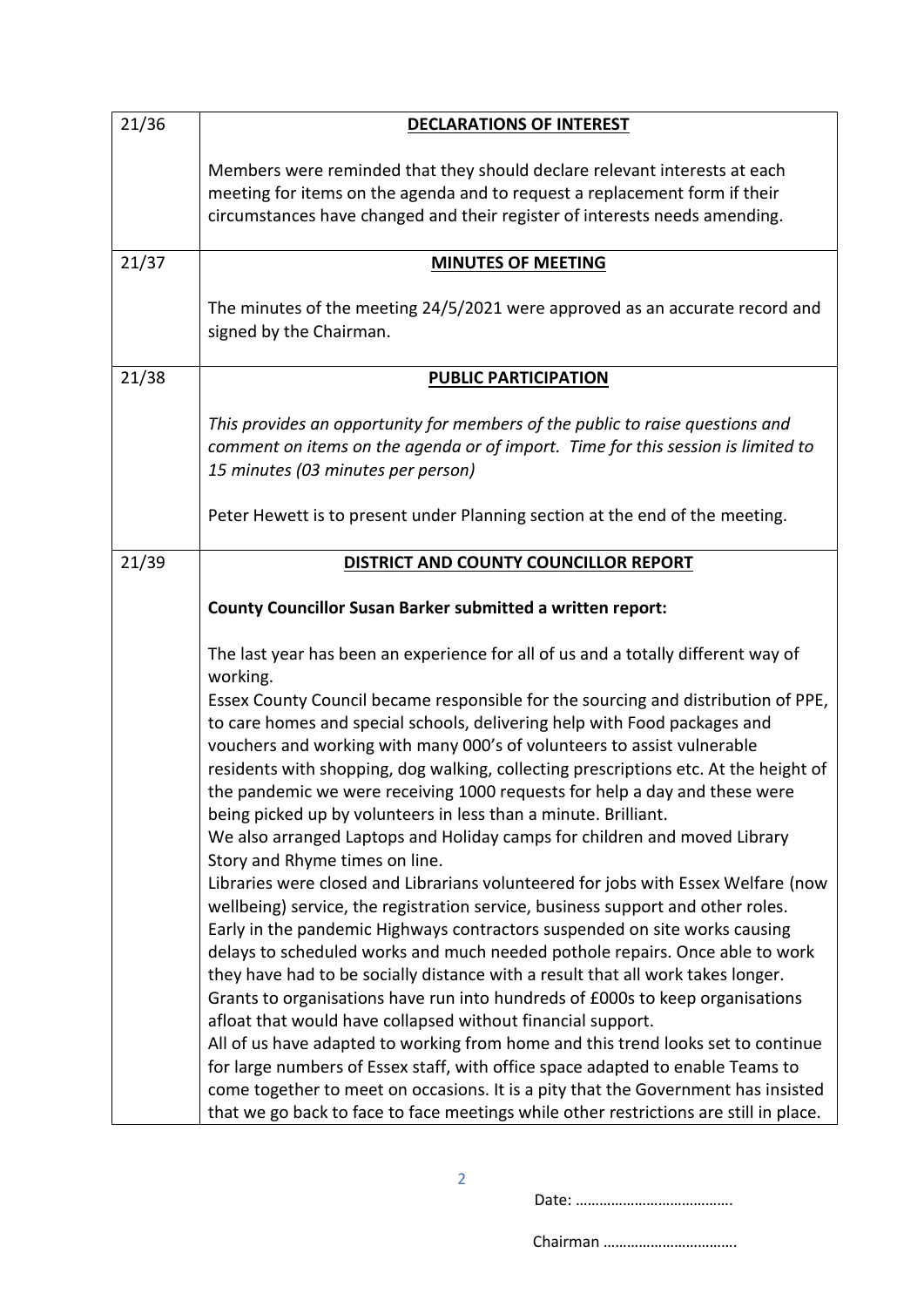|       | Essex hired the Chelmsford Athletic stadium in order to get us all to our first                                                                                 |
|-------|-----------------------------------------------------------------------------------------------------------------------------------------------------------------|
|       | Council meeting.                                                                                                                                                |
|       | In Uttlesford 98.5% of all reception age children have been awarded their first or                                                                              |
|       | second choice school and for those that didn't I will support any appeal. Essex is                                                                              |
|       | aware of the deficit of reception places for September 2021 and two reception                                                                                   |
|       | classes will be provided at Helena Romanes.                                                                                                                     |
|       | The new all through School in Great Dunmow was granted planning permission                                                                                      |
|       | and we shall wait to see how the access arrangements work out. I agree with                                                                                     |
|       | Dunmow Town Council that what is planned is far from ideal.                                                                                                     |
|       | A number of schemes in Takeley are on the Local Highways panel list to be<br>progressed this year and I will provide an update after our meeting in early July. |
|       | Essex County Councillors have, once again, been given a £10,000 grant to help                                                                                   |
|       | local causes and are particularly asked to consider applications for sustainable                                                                                |
|       | projects.                                                                                                                                                       |
|       | I attach for your interest the speech made by the new Leader of the Council,                                                                                    |
|       | Kevin Bentley, which gives you a flavour of his aspirations for Essex.                                                                                          |
|       |                                                                                                                                                                 |
|       | <b>District Councillor Maggie Sutton</b>                                                                                                                        |
|       |                                                                                                                                                                 |
|       | DC Sutton did not have any update for the Council. She highlighted that UDC                                                                                     |
|       | have commenced legal proceedings for planning permission for 43 million                                                                                         |
|       | passengers a year at Stansted Airport.                                                                                                                          |
| 21/40 | <b>FINANCE</b>                                                                                                                                                  |
|       | <b>AUDIT</b>                                                                                                                                                    |
|       | Councillors noted the Internal Audit Report.                                                                                                                    |
|       | Councillors approved bank reconciliation for the financial year ending March 31st                                                                               |
|       | 2021.                                                                                                                                                           |
|       | 21/40 (i) Councillors approved the Annual Governance Statement                                                                                                  |
|       | 21/40 (ii) Councillors approved the Annual Accounting Statement and Variance                                                                                    |
|       | Report                                                                                                                                                          |
|       |                                                                                                                                                                 |
|       | 1. Councillors approved the minutes of the Finance Meeting dated                                                                                                |
|       |                                                                                                                                                                 |
|       | 27/5/2021                                                                                                                                                       |
|       | 2. The Chair of Finance was not present to provide an update                                                                                                    |
|       | 3. Councillors ratified the AXA Insurance renewal for 2021 priced at                                                                                            |
|       | £2,845.27                                                                                                                                                       |
|       | 4. Councillors ratified the safety and maintenance check of OSCC kitchen                                                                                        |
|       | roller shutters priced at £235.00 plus VAT. It was noted this safety and                                                                                        |
|       | maintenance check is advised on a 6 monthly schedule. Councillors were                                                                                          |
|       | considering moving this to yearly due to lack of use. Cllr Bodsworth                                                                                            |
|       | highlighted we need to clarify what is required as we need to ensure we<br>are following the correct procedures for this maintenance. Caretaker                 |

Date: ………………………………….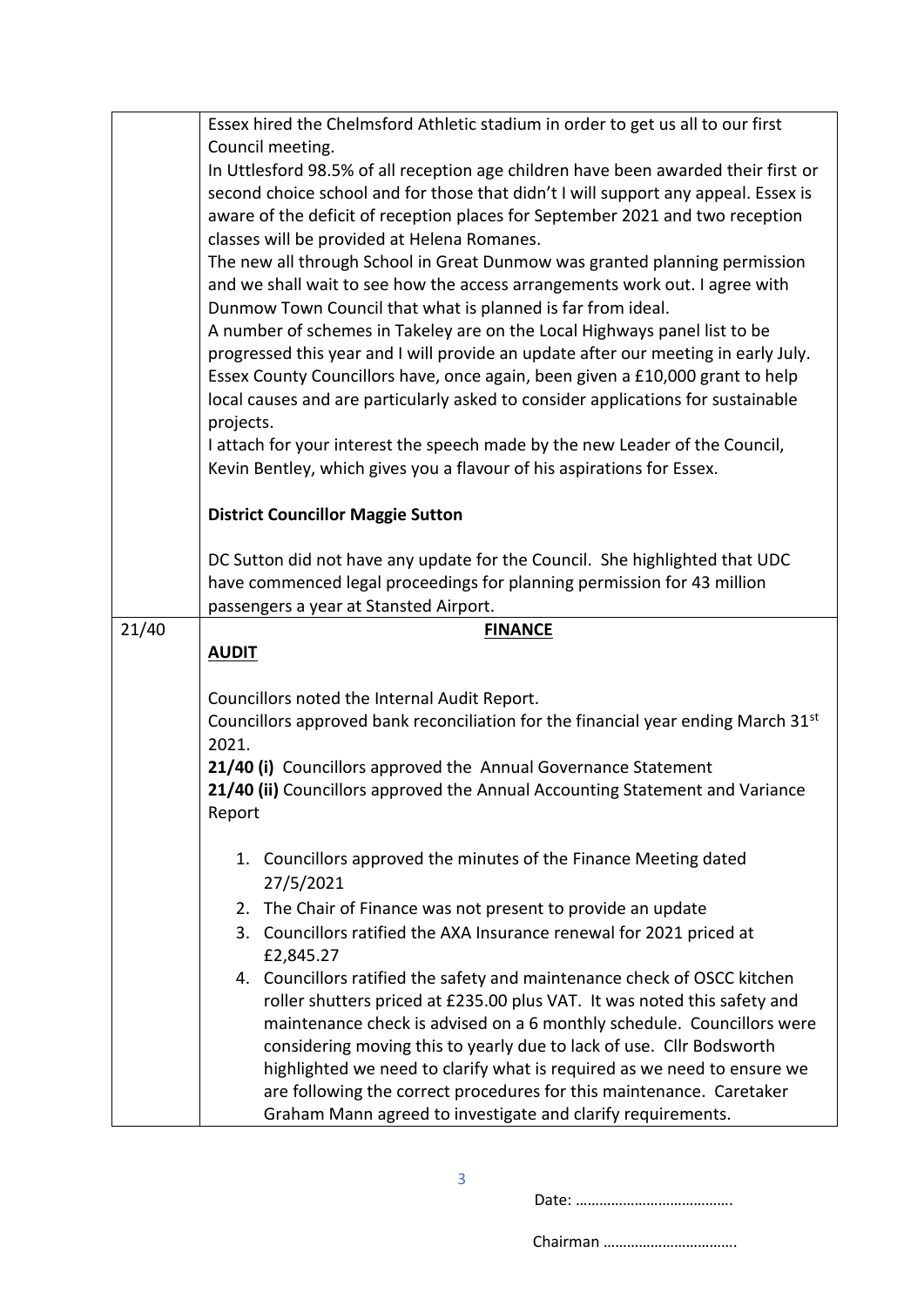|       | 5. Councillors ratified safety and maintenance check of OSCC partition doors                        |
|-------|-----------------------------------------------------------------------------------------------------|
|       | priced at £395.00 plus VAT<br>6. Councillors approved UALC Subscription of £5.00 a year for 2021/22 |
|       | 7. Councillors to approved addition of Assistant Clerk Julia Potter as a                            |
|       | signatory on the bank mandate                                                                       |
|       | 8. Councillors considered the recommendation from the Finance Committee                             |
|       | to proceed with the Rialtas Omega accounting package.                                               |
|       | Proposed: Cllr Jackie Cheetham                                                                      |
|       | Seconded: Cllr Pat Burnett                                                                          |
|       | Unanimous agreement                                                                                 |
|       | 9. Councillors noted Cllr Tricia Barber wishes to stand down from the Finance                       |
|       | Committee. Cllr Jim Backus will take her place.                                                     |
| 21/41 | <b>COUNCIL POLICIES</b>                                                                             |
|       |                                                                                                     |
|       | Councillors considered the current policies and agreed to defer to the July                         |
|       | meeting. Cllr Steer highlighted some of these policies are out of date and need                     |
|       | review. Clarification is needed over what policies the Council need as the list                     |
|       | does not seem complete. Assistant Clerk Julia Potter has raised this query with                     |
|       | EALC and awaits a response.                                                                         |
|       | Cllr Backus, Steer and Assistant Clerk Julia Potter will spend some time working on                 |
|       | these policies and present findings back to the Council next month.                                 |
| 21/42 | <b>ANNUAL PARISH ASSEMBLY</b>                                                                       |
|       | Councillors resolved to defer the APA until next year due to the current COVID                      |
|       | restrictions in place.                                                                              |
|       | Assistant Clerk Julia Potter will update the website to reflect this decision.                      |
|       | An update will be placed in the Grapevine.                                                          |
| 21/43 | <b>CLOUD STORAGE</b>                                                                                |
|       | Councillors considered presented options for Cloud Storage. The favoured option                     |
|       | was Microsoft 365 Apps.                                                                             |
|       |                                                                                                     |
|       | Proposed: Cllr Jackie Cheetham                                                                      |
|       | Seconded: Cllr Pat Burnett                                                                          |
|       |                                                                                                     |
|       | Unanimous agreement.                                                                                |
| 21/44 | <b>OLD SCHOOL COMMUNTY CENTRE</b>                                                                   |
|       | Councillors discussed the planned open day on July 24 <sup>th</sup> 2021. It was resolved to        |
|       | proceed with this date subject to government guidance on COVID restrictions.                        |
|       |                                                                                                     |
|       | Councillors agreed to proceed with publicity via the following:                                     |
|       | Grapevine                                                                                           |

Date: ………………………………….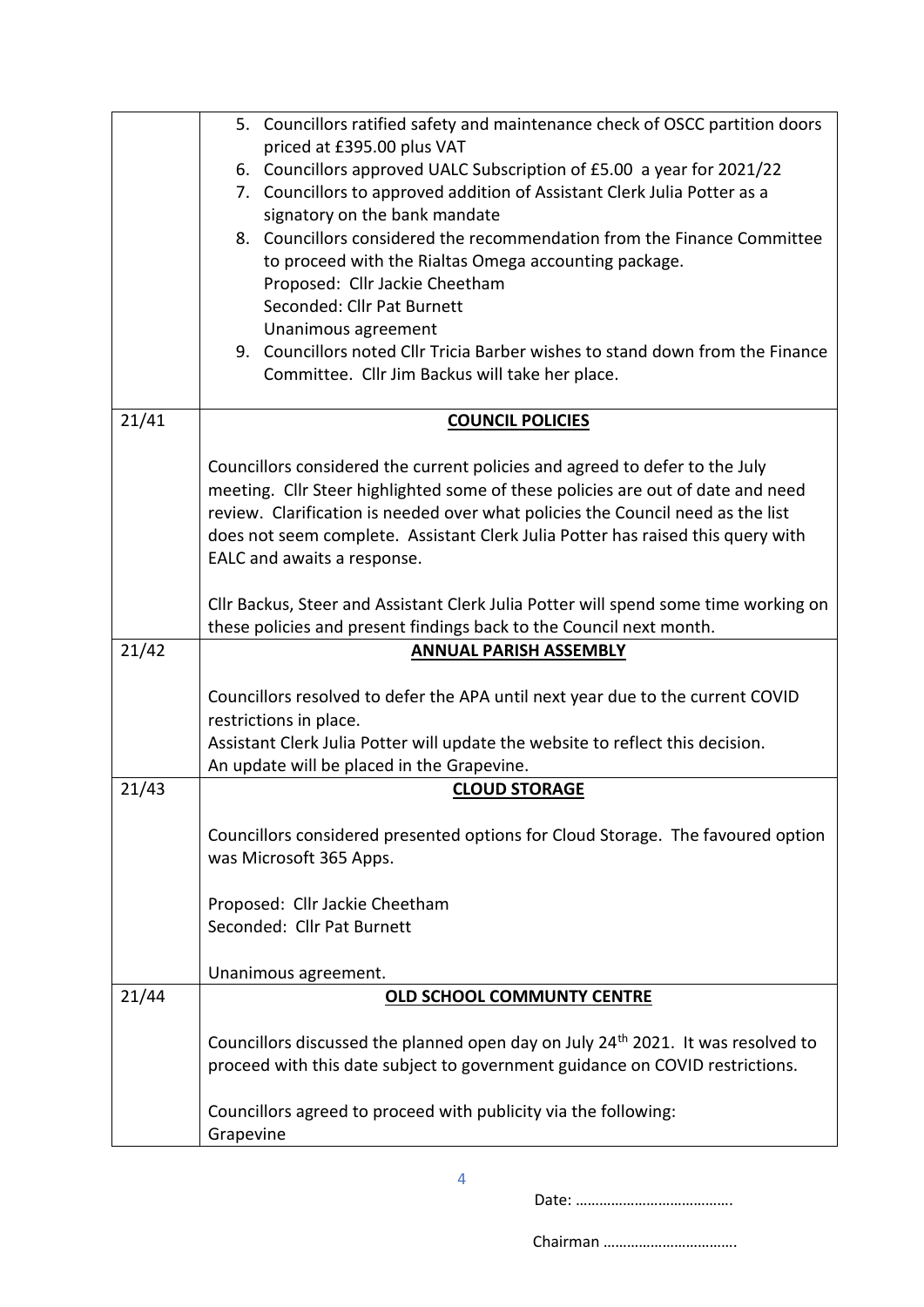|       | Website                                                                                                     |
|-------|-------------------------------------------------------------------------------------------------------------|
|       | Notices around the village                                                                                  |
|       | Cllr Jackie Cheetham highlighted a need to display an acknowledgement in the                                |
|       | building to those parties who kindly donated towards the refurbishment.                                     |
|       |                                                                                                             |
|       | As part of the Aviva Grant criteria the Council need to look at placing pollinating                         |
|       | flowers in our displays. This will be followed up with Cllr Sprules.                                        |
| 21/45 | <b>RECREATION GROUND AND SPORTS FIELD</b>                                                                   |
|       |                                                                                                             |
|       | Cllr Dom Roque was not present to provide an update.                                                        |
|       |                                                                                                             |
|       | Assistant Clerk Julia Potter received notification from the Football Club a key has                         |
|       | broken off in one of the bollard locks. Councillors requested we enquire how this                           |
|       | occurred. A cost will be involved to ask the installation company to come and                               |
|       | investigate/repair.                                                                                         |
|       |                                                                                                             |
|       | Councillors considered the request from the Football Club to donate to goal post                            |
|       | repairs. Cllr Steer indicated there is an ECC Grant that would be suitable for them                         |
|       | to apply to in order to raise funds. Assistant Clerk Julia Potter will share this                           |
|       | information with the Football Club.                                                                         |
|       |                                                                                                             |
|       |                                                                                                             |
|       |                                                                                                             |
|       |                                                                                                             |
| 21/46 | <b>VILLAGE ISSUES</b>                                                                                       |
|       |                                                                                                             |
|       | 1. Councillors considered the request from a resident regarding hedge                                       |
|       | cutting at The Pastures. Councillors noted hedge cutting cannot take                                        |
|       | place until the end of July due to nesting birds. Assistant Clerk Julia Potter                              |
|       | will contact the resident to advise this will be addressed at the end of July.                              |
|       | Chairman Carol Pratt indicated she has been in conversation with Matt                                       |
|       | Jarrett about the possibility of turning this area into a wild meadow in                                    |
|       | order to cut down on maintenance.                                                                           |
|       | 2. Councillors considered the request from a resident to arrange grass                                      |
|       | cutting on the corner of Rosacres/Parsonage Road. It was resolved to                                        |
|       | contact Matt Jarrett and ask him to carry out this work.                                                    |
|       | Cllr Burnett highlighted the paving at this site is uneven following an                                     |
|       | accident a few years ago. Assistant Clerk Julia Potter will raise with                                      |
|       | Highways.                                                                                                   |
|       |                                                                                                             |
| 21/47 | <b>FOOTPATHS AND TREES</b>                                                                                  |
|       |                                                                                                             |
|       | Cllr Backus notified an issue on Jacks Lane regarding fly tipping. Chairman Carol                           |
|       | Pratt was already aware of this incident and it has been reported. Cllr Bagnall will<br>be following it up. |

Date: ………………………………….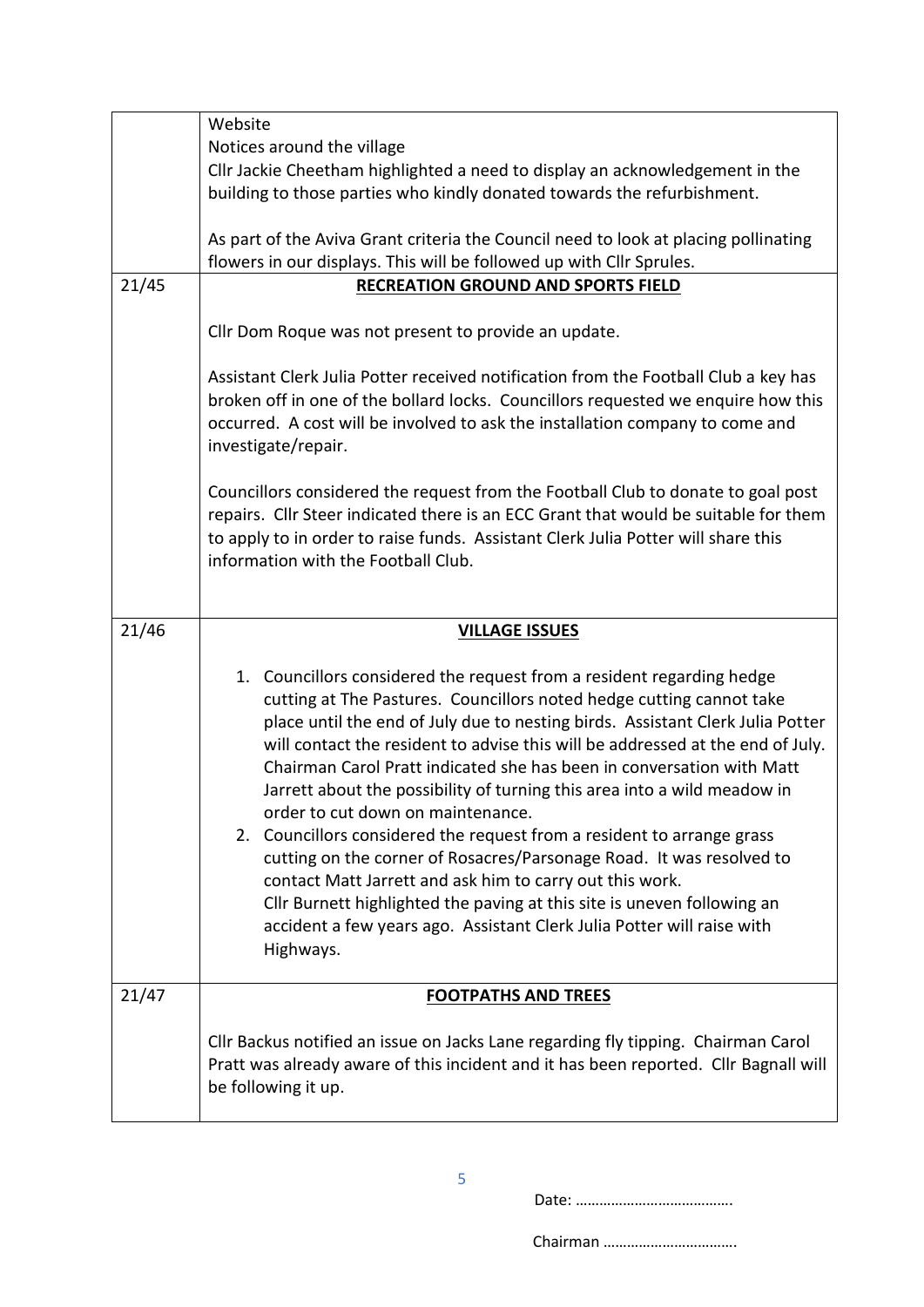|       | Cllr Backus highlighted the footpath alongside Weston Home is overgrown with                        |
|-------|-----------------------------------------------------------------------------------------------------|
|       | nettles. Assistant Clerk Julia Potter will contact CC Susan Barker to see who is                    |
|       | responsible for maintenance.                                                                        |
|       |                                                                                                     |
| 21/48 | <b>HIGHWAYS AND TRANSPORT ISSUES</b>                                                                |
|       |                                                                                                     |
|       | No issues reported.                                                                                 |
| 21/49 | <b>PLANNING</b>                                                                                     |
|       | Councillors approved the minutes of the meeting dated 2/6/2021.                                     |
|       | 1. Councillors ratified the cost of production of Enough is Enough leaflet at<br>£203.00 plus VAT   |
|       | 2. Peter Hewett updated Councillors on the current status of leaflet                                |
|       | distribution. It will be delivered across Takeley and Little Canfield. There                        |
|       | is an email response address that Peter Hewett and Spencer Sandon will<br>monitor for queries.      |
|       | Peter Hewett shared his thoughts following the Zoom Meeting and                                     |
|       | presentation from Endurance Estates. He has made some notes and will                                |
|       | share with the Council via the Assistant Clerk. The slides from the                                 |
|       | presentation are due to be forwarded to the Assistant Clerk who will share                          |
|       | with the Council.                                                                                   |
|       | The meeting to discuss progression of a joint Neighbourhood Plan is                                 |
|       | scheduled for June 22 <sup>nd</sup> at The Old School Community Centre at 7.30pm.                   |
|       | DC Maggie Sutton indicated John Edmonds of UDC may be willing to come                               |
|       | along and speak.                                                                                    |
|       |                                                                                                     |
|       | Councillors expressed their gratitude to Peter Hewett for his continued hard work                   |
|       | on planning.                                                                                        |
|       | THE MEETING CONCLUDED AT 9.31pm                                                                     |
|       |                                                                                                     |
|       | All Full Council Agendas will be advertised in advance on the council's website<br>and noticeboard. |
|       |                                                                                                     |
|       | Members of the public can request to join the meeting subject to advance e-mail                     |
|       | notification to the Clerk.                                                                          |
|       | The Press and the Public are always Welcome To Attend.                                              |
|       | Please contact the Assistant Clerk via e-mail if you wish to attend.                                |
|       | E-mail: takeleyparishcouncil@outlook.com                                                            |
|       | Assistant Clerk to Takeley Parish Council                                                           |
|       | Julia Potter                                                                                        |

The next full council meeting is due to take place on July  $7<sup>th</sup>$  2021 at 7:30 pm.

Chairman …………………………….

6